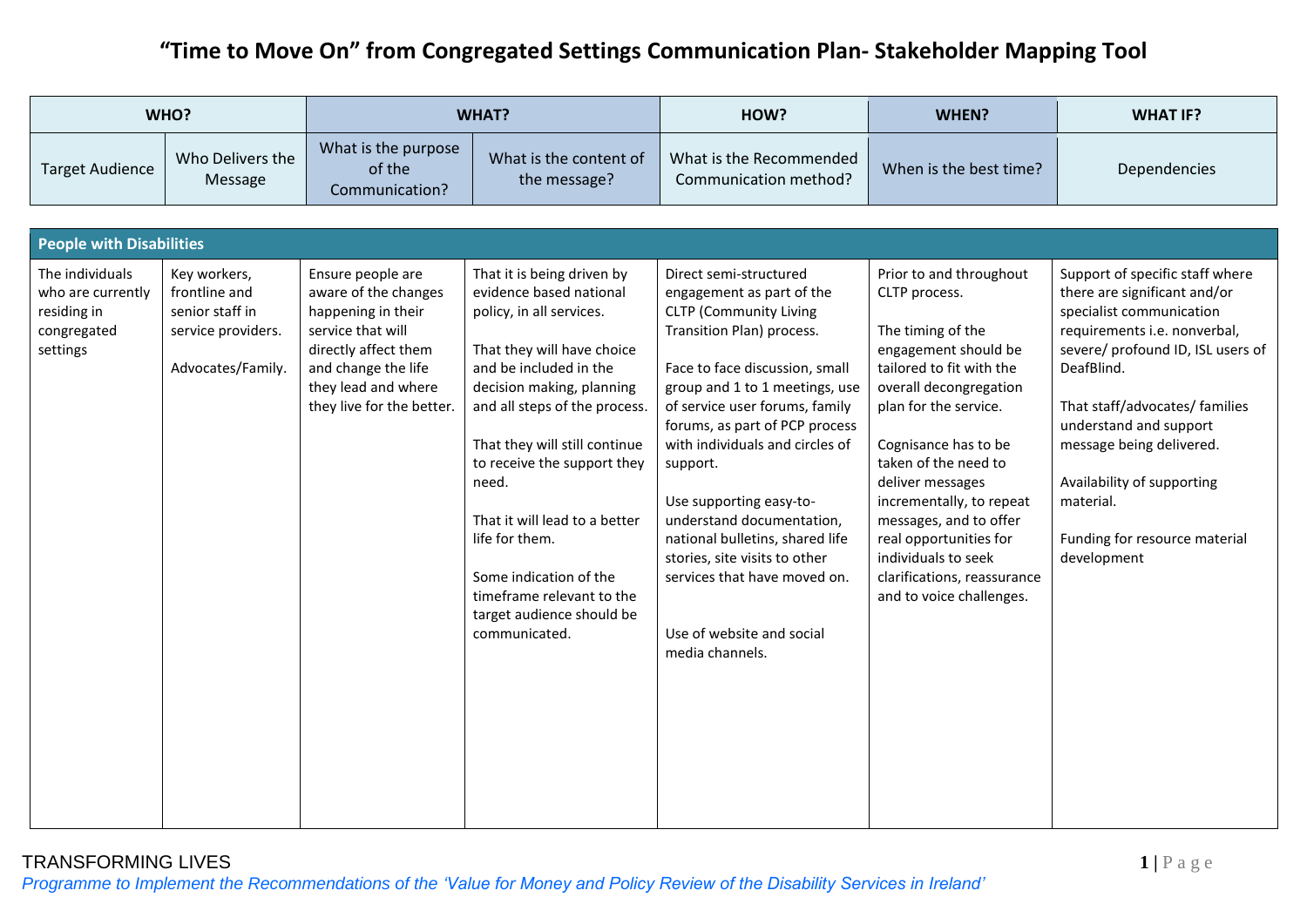| WHO?                                                                                                                                                                                                                                                                                                         |                                                        |                                                                                                                                                                                                                                                                       | <b>WHAT?</b>                                                                                                                                                                                                                                                                                                                                                                                                                                                                                                              |                                                                                                                                                                                                                                                                                                                                                                                                                                                                                                                                                                                                                                                                 | WHEN?                                                                                                                                                                                                                                                                                                 | <b>WHAT IF?</b>                                                                                                                                                                                                                                                                                                                                             |  |  |
|--------------------------------------------------------------------------------------------------------------------------------------------------------------------------------------------------------------------------------------------------------------------------------------------------------------|--------------------------------------------------------|-----------------------------------------------------------------------------------------------------------------------------------------------------------------------------------------------------------------------------------------------------------------------|---------------------------------------------------------------------------------------------------------------------------------------------------------------------------------------------------------------------------------------------------------------------------------------------------------------------------------------------------------------------------------------------------------------------------------------------------------------------------------------------------------------------------|-----------------------------------------------------------------------------------------------------------------------------------------------------------------------------------------------------------------------------------------------------------------------------------------------------------------------------------------------------------------------------------------------------------------------------------------------------------------------------------------------------------------------------------------------------------------------------------------------------------------------------------------------------------------|-------------------------------------------------------------------------------------------------------------------------------------------------------------------------------------------------------------------------------------------------------------------------------------------------------|-------------------------------------------------------------------------------------------------------------------------------------------------------------------------------------------------------------------------------------------------------------------------------------------------------------------------------------------------------------|--|--|
| <b>Target Audience</b>                                                                                                                                                                                                                                                                                       | Who Delivers the<br>Message                            | What is the purpose<br>of the<br>Communication?                                                                                                                                                                                                                       | What is the content of<br>the message?                                                                                                                                                                                                                                                                                                                                                                                                                                                                                    | What is the Recommended<br>Communication method?                                                                                                                                                                                                                                                                                                                                                                                                                                                                                                                                                                                                                | When is the best time?                                                                                                                                                                                                                                                                                | Dependencies                                                                                                                                                                                                                                                                                                                                                |  |  |
| Families, advocates and family/ friend based groups                                                                                                                                                                                                                                                          |                                                        |                                                                                                                                                                                                                                                                       |                                                                                                                                                                                                                                                                                                                                                                                                                                                                                                                           |                                                                                                                                                                                                                                                                                                                                                                                                                                                                                                                                                                                                                                                                 |                                                                                                                                                                                                                                                                                                       |                                                                                                                                                                                                                                                                                                                                                             |  |  |
|                                                                                                                                                                                                                                                                                                              |                                                        |                                                                                                                                                                                                                                                                       |                                                                                                                                                                                                                                                                                                                                                                                                                                                                                                                           |                                                                                                                                                                                                                                                                                                                                                                                                                                                                                                                                                                                                                                                                 |                                                                                                                                                                                                                                                                                                       |                                                                                                                                                                                                                                                                                                                                                             |  |  |
| The families,<br>guardians and<br>significant people<br>in their lives.<br>Families /<br>Guardians will be<br>involved as<br>appropriate in<br>communication<br>process with their<br>family member,<br>but additional<br>pro-active<br>engagement<br>directly with this<br>audience is also<br>recommended. | Frontline and<br>senior staff in<br>service providers. | Foster support and<br>engagement in the<br>process.<br>To provide reassurance<br>that changes are<br>focused on improving<br>the life of the family<br>member and that any<br>impact on them and<br>their relative will be<br>focused on delivering a<br>"good life". | That it is being driven by<br>evidence based national<br>policy in all services.<br>UN Charter on the Rights of<br>Persons with a Disability<br>That focus is on developing<br>and delivering person-<br>centred quality service not<br>to deliver savings.<br>Focus on demonstrated<br>outcomes for individuals<br>and their families;<br>improved relationships;<br>home from home settings;<br>community involvement;<br>positive risk taking;<br>meaningful lives and valued<br>social roles; safety<br>measures etc. | 1 to 1 Meetings with individual<br>families as each family is<br>different and will have specific<br>issues/concerns.<br>At frontline level - Face to face<br>meetings, as part of circle of<br>support, PCP and CLTP<br>development, family visits etc.<br>Use supporting public<br>documentation, national<br>bulletins/regular newsletter,<br>shared life stories. Use of<br>website and social media<br>Through pre-existing service<br>provider- family engagement:<br>family forums, AGMs, annual<br>reports/ bulletins, information<br>/annual days.<br>Use of discussion forums,<br>open evenings, opening<br>events should be limited and<br>targeted. | Process to deliver broad<br>messages should<br>commence immediately,<br>if this is not already in<br>hand.<br>The timing of other<br>elements of the<br>communication process<br>should be in line with the<br>individual's transition<br>plan and overall<br>decongregation plan for<br>the service. | That staff and managers<br>understand and support the<br>message being delivered.<br>Availability of supporting<br>material.<br>Outcome of open forums/large<br>meetings can be significantly<br>influenced by support/ concerns<br>raised by those who attend. This<br>can lead to an unanticipated<br>negative or positive impact on<br>others attending. |  |  |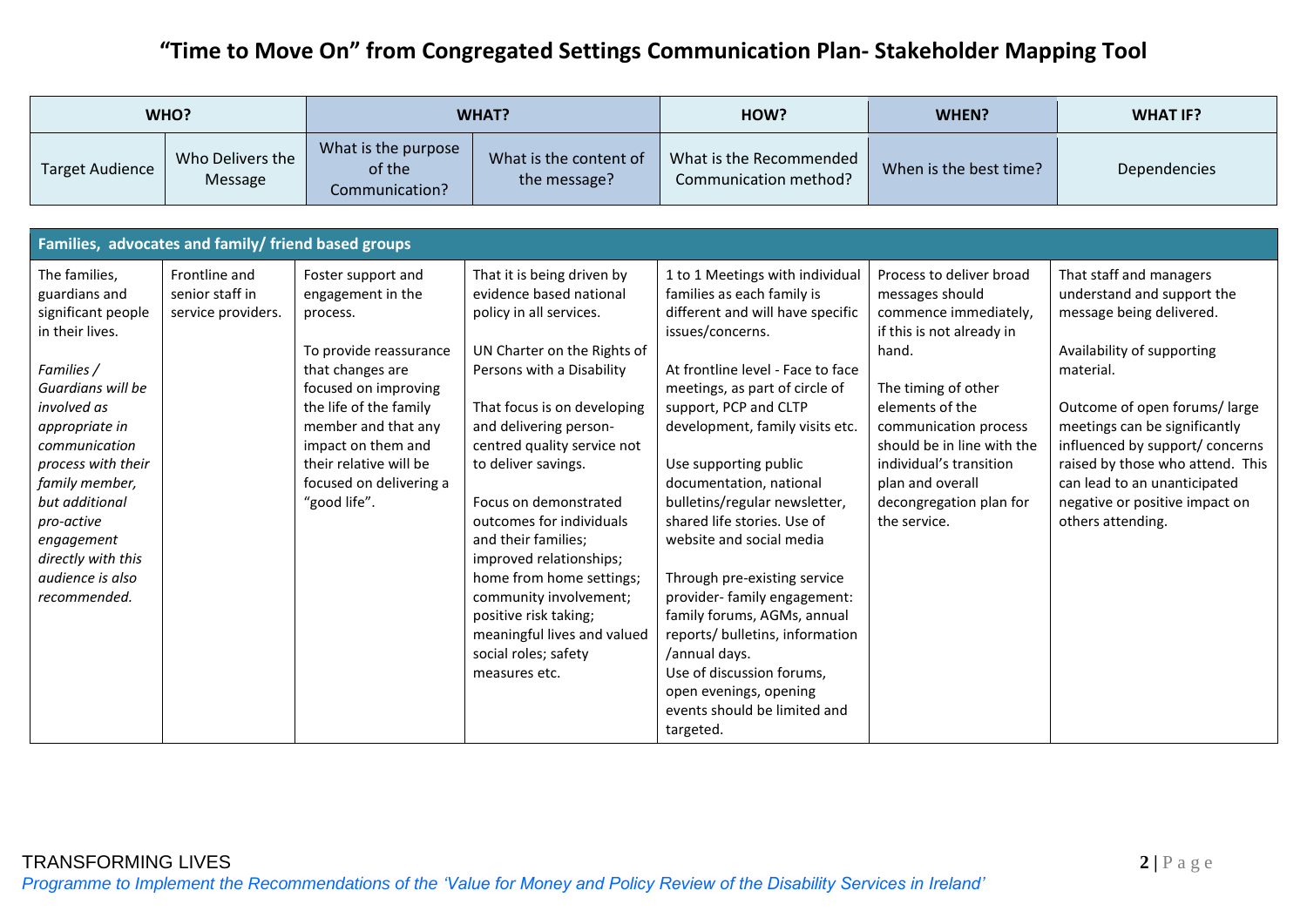|                                                         | WHO?                                                                                                                                                                     | <b>WHAT?</b>                                                                                                                                                                                                                                                                                                         |                                                                                                                                                                                                                                                                                                                                                                           | HOW?                                                                                                                                                                                                                                                | WHEN?                                                                                                                                                                                                                                                                                                 | <b>WHAT IF?</b>                                                                                                                                                                                                                                                                                                                                                                                                        |
|---------------------------------------------------------|--------------------------------------------------------------------------------------------------------------------------------------------------------------------------|----------------------------------------------------------------------------------------------------------------------------------------------------------------------------------------------------------------------------------------------------------------------------------------------------------------------|---------------------------------------------------------------------------------------------------------------------------------------------------------------------------------------------------------------------------------------------------------------------------------------------------------------------------------------------------------------------------|-----------------------------------------------------------------------------------------------------------------------------------------------------------------------------------------------------------------------------------------------------|-------------------------------------------------------------------------------------------------------------------------------------------------------------------------------------------------------------------------------------------------------------------------------------------------------|------------------------------------------------------------------------------------------------------------------------------------------------------------------------------------------------------------------------------------------------------------------------------------------------------------------------------------------------------------------------------------------------------------------------|
| <b>Target Audience</b>                                  | Who Delivers the<br>Message                                                                                                                                              | What is the purpose<br>of the<br>Communication?                                                                                                                                                                                                                                                                      | What is the content of<br>the message?                                                                                                                                                                                                                                                                                                                                    | What is the Recommended<br>Communication method?                                                                                                                                                                                                    | When is the best time?                                                                                                                                                                                                                                                                                | Dependencies                                                                                                                                                                                                                                                                                                                                                                                                           |
| Parents and<br>family member<br>associations/<br>forums | Senior and key<br>worker staff<br>within service<br>providers.<br>Parents and<br>family members,<br>including parent<br>and friends<br>associations and<br>family forums | To ensure there is clear<br>and timely information<br>on the policy and what<br>it means in a particular<br>service/location for<br>specific families and<br>individuals.<br>To ensure that<br>organized parent,<br>sibling, family and<br>friend based groups are<br>accurately and well-<br>informed about policy. | That it is being driven by<br>evidence based national<br>policy, in all services.<br>Focus on reassuring this<br>stakeholder group that this<br>is the right way to support<br>people with disabilities.<br>That focus is on developing<br>and delivering person-<br>centred quality service not<br>to deliver savings.<br>Focus on demonstrated<br>positive outcomes for | Through pre-existing service<br>provider- family engagement:<br>family forums, AGMs, annual<br>reports/ bulletins, information<br>/annual days.<br>Use of discussion forums,<br>open evenings, opening<br>events should be limited and<br>targeted. | Process to deliver broad<br>messages should<br>commence immediately,<br>if this is not already in<br>hand.<br>The timing of other<br>elements of the<br>communication process<br>should be in line with the<br>individual's transition<br>plan and overall<br>decongregation plan for<br>the service. | That staff managers and other<br>stakeholders engaged with this<br>target audience understand and<br>support the message being<br>delivered.<br>Availability of supporting<br>material.<br>Outcome of open forums/large<br>meetings can be significantly<br>influenced by support/ concerns<br>raised by those who attend. This<br>can lead to an unanticipated<br>negative or positive impact on<br>others attending. |
|                                                         |                                                                                                                                                                          |                                                                                                                                                                                                                                                                                                                      | individuals and their<br>families; improved<br>relationships; home from<br>home settings; community<br>involvement; positive risk<br>taking; meaningful lives<br>and valued social roles;<br>safety measures etc.                                                                                                                                                         |                                                                                                                                                                                                                                                     |                                                                                                                                                                                                                                                                                                       |                                                                                                                                                                                                                                                                                                                                                                                                                        |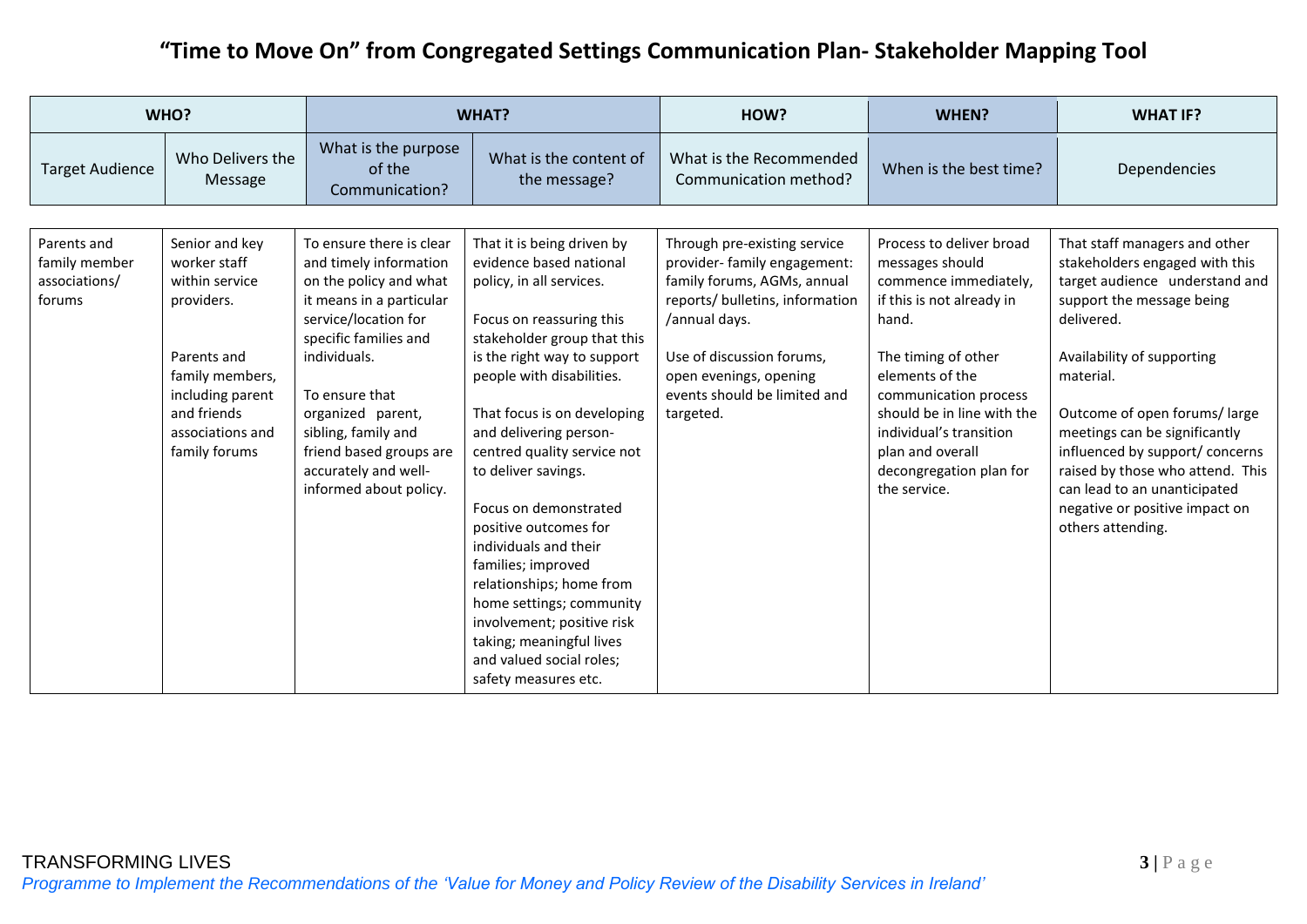|                                                                                                          | WHO?                                                                                                                      |                                                                                                                                                                                                                                                                         | <b>WHAT?</b>                                                                                                                                                                                                                                                            | HOW?                                                                                                                                                                                                                                                                          | <b>WHEN?</b>                                                                                                                                            | <b>WHAT IF?</b>                                                                                                                                                                                       |
|----------------------------------------------------------------------------------------------------------|---------------------------------------------------------------------------------------------------------------------------|-------------------------------------------------------------------------------------------------------------------------------------------------------------------------------------------------------------------------------------------------------------------------|-------------------------------------------------------------------------------------------------------------------------------------------------------------------------------------------------------------------------------------------------------------------------|-------------------------------------------------------------------------------------------------------------------------------------------------------------------------------------------------------------------------------------------------------------------------------|---------------------------------------------------------------------------------------------------------------------------------------------------------|-------------------------------------------------------------------------------------------------------------------------------------------------------------------------------------------------------|
| <b>Target Audience</b>                                                                                   | Who Delivers the<br>Message                                                                                               | What is the purpose<br>of the<br>Communication?                                                                                                                                                                                                                         | What is the content of<br>the message?                                                                                                                                                                                                                                  | What is the Recommended<br>Communication method?                                                                                                                                                                                                                              | When is the best time?                                                                                                                                  | Dependencies                                                                                                                                                                                          |
|                                                                                                          |                                                                                                                           |                                                                                                                                                                                                                                                                         |                                                                                                                                                                                                                                                                         |                                                                                                                                                                                                                                                                               |                                                                                                                                                         |                                                                                                                                                                                                       |
| Advocates who<br>support people<br>with disability<br>living in<br>congregated<br>settings               | National<br>Advocacy<br>organizations<br>Senior Staff<br>within service<br>providers                                      | To provide clear<br>information on what<br>the policy involves to<br>enable advocates to<br>engage effectively with<br>residents, family and<br>other stakeholders<br>To provide clear<br>information on the<br>implementation of the<br>policy at local level.         | <b>Explanation of national</b><br>policy and how it is being<br>implemented locally.<br>Explanation of the planning<br>processes for individuals<br>and the role of advocates<br>as identified in the<br><b>Community Living</b><br><b>Transition Planning Toolkit.</b> | Easy-to-understand<br>information<br>Through current methods of<br>communication, staff<br>meetings, employee<br>newsletters, updates.<br>Meetings between service<br>providers and named<br>advocates/ local advocacy<br>organizations /networks.                            | Process to deliver broad<br>messages should<br>commence immediately.                                                                                    | That Advocates support the<br>policy and champion it.<br>That the policy is being<br>implemented as intended with<br>residents.                                                                       |
| <b>Organisational Leaders</b>                                                                            |                                                                                                                           |                                                                                                                                                                                                                                                                         |                                                                                                                                                                                                                                                                         |                                                                                                                                                                                                                                                                               |                                                                                                                                                         |                                                                                                                                                                                                       |
| CEO's,<br>Boards of<br>management,<br>Senior<br>Management<br>teams in<br>voluntary<br>disability sector | <b>HSE Staff</b><br>CEO's, Boards of<br>management,<br>Senior<br>Management<br>teams in<br>Voluntary<br>disability sector | To ensure that the<br>organisation's strategic<br>plan addresses and<br>prioritises the planning<br>and delivery of the<br>Time to Move On<br>policy.<br>To maximize the<br>support and leadership<br>of the policy at the<br>highest level within the<br>organisation. | That it is being driven by<br>evidence based national<br>policy, in all services.<br>That it is a HSE and<br>disability sector priority<br>That it is the recognized<br>model for the delivery of all<br>existing and new<br>residential services in<br>Ireland         | Engagement between CEO/<br>Senior team and HSE Social<br>Care counterparts at IMR<br>meetings.<br>HSE meeting with Boards of<br>Management/Board<br>Members at a national level to<br>communicate the change<br>through a meeting organized<br>by the umbrella organisations. | Prior to annual service<br>plan/activity targets<br>being set.<br>Prior to revision /<br>development of new<br>strategic plan for each<br>organization. | Commitment of individual<br>stakeholders to policy i.e. CEO,<br>Chairperson etc<br>That IMR meetings take place,<br>that suitably senior personnel<br>attend and that issue is included<br>on agenda. |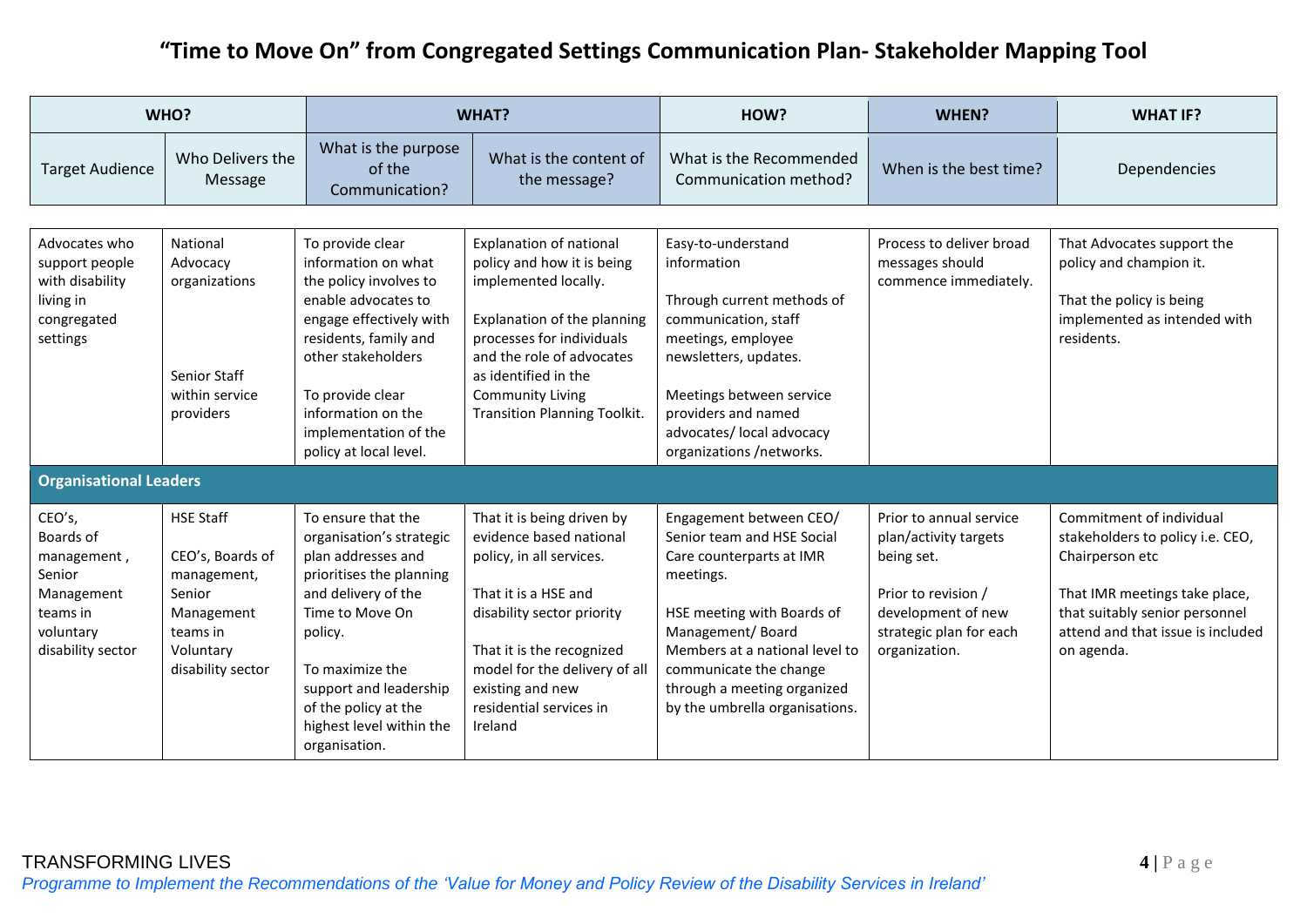| WHO?                                                                                          |                                                                                                                          |                                                                                                                                                                                                                                                                                                                | <b>WHAT?</b>                                                                                                                                                                                                                                                                                                           | HOW?                                                                                                                                                                                                                                                                         | WHEN?                                                                                                                                                                                                 | <b>WHAT IF?</b>                                                                                                                                                       |  |  |
|-----------------------------------------------------------------------------------------------|--------------------------------------------------------------------------------------------------------------------------|----------------------------------------------------------------------------------------------------------------------------------------------------------------------------------------------------------------------------------------------------------------------------------------------------------------|------------------------------------------------------------------------------------------------------------------------------------------------------------------------------------------------------------------------------------------------------------------------------------------------------------------------|------------------------------------------------------------------------------------------------------------------------------------------------------------------------------------------------------------------------------------------------------------------------------|-------------------------------------------------------------------------------------------------------------------------------------------------------------------------------------------------------|-----------------------------------------------------------------------------------------------------------------------------------------------------------------------|--|--|
| <b>Target Audience</b>                                                                        | Who Delivers the<br>Message                                                                                              | What is the purpose<br>of the<br>Communication?                                                                                                                                                                                                                                                                | What is the content of<br>the message?                                                                                                                                                                                                                                                                                 | What is the Recommended<br>Communication method?                                                                                                                                                                                                                             | When is the best time?                                                                                                                                                                                | Dependencies                                                                                                                                                          |  |  |
|                                                                                               |                                                                                                                          |                                                                                                                                                                                                                                                                                                                |                                                                                                                                                                                                                                                                                                                        |                                                                                                                                                                                                                                                                              |                                                                                                                                                                                                       |                                                                                                                                                                       |  |  |
| Chief Officers/<br>Social Care Lead/<br>General<br>Managers/<br>Disability<br>Managers in HSE | Head of<br>Operations /<br><b>Office of National</b><br>Director of Social<br>Care<br>Lead for Time to<br>Move on Policy | To highlight to each<br>CHO their role and<br>responsibility in relation<br>to roll out of "Time to<br>Move On" policy.<br>To ensure CHO's<br>engage in Service Plan<br>target setting, actions<br>and reporting on same.<br>To ensure CHO's<br>engage with providers<br>to support roll out of<br>the policy. | Highlight CHO holds<br>operational responsibility<br>and must engage with<br>providers around<br>progression of policy,<br>reporting activity and<br>identifying and escalating<br>blockages.<br>CHO engagement and<br>information is important,<br>to ensure robust national<br>reporting and oversight of<br>policy. | Targeted briefings with CHO<br>staff individually or collectively<br>by National Social Care staff.<br>Targeted correspondence<br>from National Social Care staff<br>to CHO.<br>Engagement with CHO "Time<br>to move on" implementation<br>structure and CHO lead<br>person. | <b>Prior to Annual National</b><br>and Area Operational<br>Plan development and<br>target setting.<br><b>Monthly Operational</b><br>Management meetings<br>between CHO & the<br>Social Care Division. | Scheduling issues-timing of<br>engagement in relation to<br>service planning<br><b>Competing National and Area</b><br>priorities.<br>Postholders/ structures in place |  |  |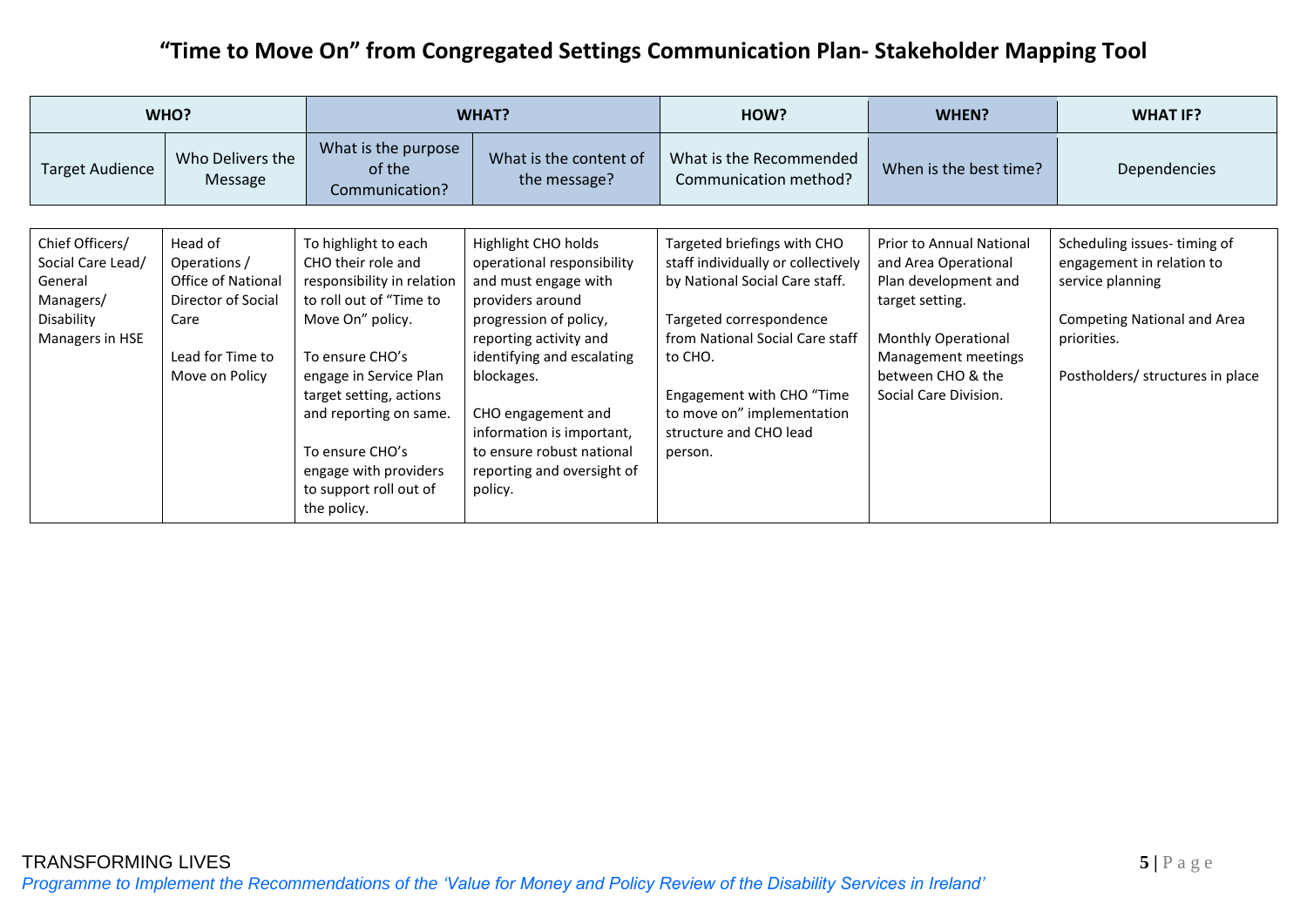|                                                                         | WHO?                                                                       | <b>WHAT?</b>                                                                                                                                                                                                         |                                                                                                                                                                                                                                                                                                                                                        | HOW?                                                                                                                                                                                                                                                                                                                                                                               | WHEN?                                                                                                                                                                                                                                                                                              | <b>WHAT IF?</b>                                                                                                                                                                                                                                       |
|-------------------------------------------------------------------------|----------------------------------------------------------------------------|----------------------------------------------------------------------------------------------------------------------------------------------------------------------------------------------------------------------|--------------------------------------------------------------------------------------------------------------------------------------------------------------------------------------------------------------------------------------------------------------------------------------------------------------------------------------------------------|------------------------------------------------------------------------------------------------------------------------------------------------------------------------------------------------------------------------------------------------------------------------------------------------------------------------------------------------------------------------------------|----------------------------------------------------------------------------------------------------------------------------------------------------------------------------------------------------------------------------------------------------------------------------------------------------|-------------------------------------------------------------------------------------------------------------------------------------------------------------------------------------------------------------------------------------------------------|
| <b>Target Audience</b>                                                  | Who Delivers the<br>Message                                                | What is the purpose<br>of the<br>Communication?                                                                                                                                                                      | What is the content of<br>the message?                                                                                                                                                                                                                                                                                                                 | What is the Recommended<br>Communication method?                                                                                                                                                                                                                                                                                                                                   | When is the best time?                                                                                                                                                                                                                                                                             | Dependencies                                                                                                                                                                                                                                          |
| <b>Primary Care</b><br>Division<br><b>Mational Democratical Dealise</b> | National<br>Lead/Disability<br>Managers/Chief<br>Officers in CHO<br>Areas. | To discuss the<br>implications of the<br>implementation of<br>Time to Move on<br>primary care services<br>and the delivery of<br>therapeutic supports<br>for people with<br>disabilities living in the<br>community. | People with disabilities are/<br>will be moving into the<br>community who have not<br>previously accessed PC<br>services.<br>Discussion needs to happen<br>about implications of policy<br>on primary care services;<br>equality of access/<br>eligibility; how existing<br>specialist and primary care<br>supports will be integrated<br>and managed. | National engagement<br>between Social Care and<br>Primary Care to agree<br>principles with regard to how<br>people with disabilities will be<br>supported in community.<br>Dissemination of nationally<br>agreed principles.<br>Meetings at local level with<br>PCT/ PC Lead and Disability<br>Managers/Service providers/<br>SC Lead to address<br>implications of local changes. | National engagement to<br>commence as soon as<br>possible.<br>Engagement at local level<br>should commence prior<br>to transition of<br>individuals to ensure<br>appropriate supports are<br>in place and there is<br>agreement and clarity in<br>terms of responsibility of<br>various personnel. | Significant variation in quantum,<br>skill<br>mix and configuration of PCT and<br>specialist support services will<br>influence how this issue can be<br>addressed at a local level in short<br>term.<br>Level of awareness of Primary<br>Care staff. |

**National Representative Bodies**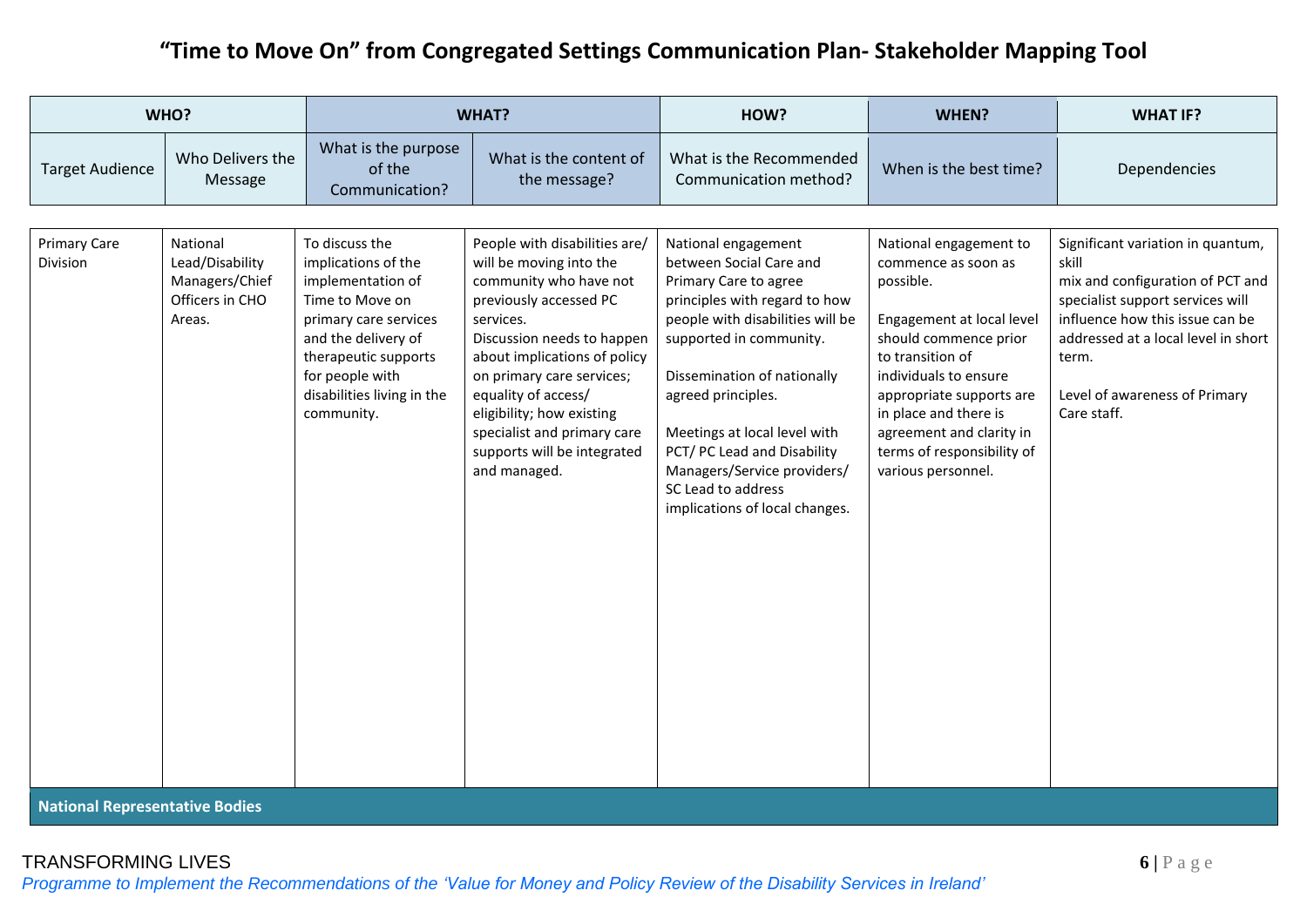|                                                         | WHO?                                                                                                                                             | <b>WHAT?</b>                                                                                                                                                                                                                                                                                                 |                                                                                                                                                                                                                                                                                                                                                                       | HOW?                                                                                                | WHEN?                  | <b>WHAT IF?</b>                                                                                                                     |
|---------------------------------------------------------|--------------------------------------------------------------------------------------------------------------------------------------------------|--------------------------------------------------------------------------------------------------------------------------------------------------------------------------------------------------------------------------------------------------------------------------------------------------------------|-----------------------------------------------------------------------------------------------------------------------------------------------------------------------------------------------------------------------------------------------------------------------------------------------------------------------------------------------------------------------|-----------------------------------------------------------------------------------------------------|------------------------|-------------------------------------------------------------------------------------------------------------------------------------|
| <b>Target Audience</b>                                  | Who Delivers the<br>Message                                                                                                                      | What is the purpose<br>of the<br>Communication?                                                                                                                                                                                                                                                              | What is the content of<br>the message?                                                                                                                                                                                                                                                                                                                                | What is the Recommended<br>Communication method?                                                    | When is the best time? | Dependencies                                                                                                                        |
| National<br>Advocacy<br>Representative<br><b>Bodies</b> | <b>HSE Social Care</b><br><b>Division</b><br>National Lead for<br>Time to Move on<br>policy                                                      | To ensure advocacy<br>organisations are aware<br>of policy, the progress<br>of implementation and<br>the role of advocates<br>identified in the CLTP<br>Toolkit.<br>To link advocacy<br>organisations with<br>existing congregated<br>settings.                                                              | That role of advocates is<br>identified in CLTP and<br>national policy supports<br>and promotes advocates<br>taking an active role in<br>supporting individuals<br>through transition process.<br>Need for advocacy<br>organizations to self-<br>promote their services in<br>congregated settings and<br>to identify gaps in cover to<br><b>National Social Care</b> | Meeting with advocacy<br>organizations at a national<br>level                                       | As soon as possible    | Need to identify all the advocacy<br>organizations and groups<br>currently working with service<br>providers and across the sector. |
| Disability<br>Umbrella bodies                           | <b>HSE Social Care</b><br>Division<br>National Lead for<br>Time to Move on<br>policy<br>Representative<br>Members of VFM<br><b>Working Group</b> | To ensure that umbrella<br>bodies are aware of<br>progress of policy<br>implementation, aware<br>of role of<br>representatives on<br>national group and<br>mechanism for<br>engagement with<br>national working group.<br>Ensure this is<br>disseminated from<br>umbrella bodies to<br>member organisations. | Provide update on progress<br>of implementation.<br>Provide update on progress<br>of VFM working group,<br>overview of working group<br>remit and membership.<br>Question how are they<br>supporting their members<br>in implementing Time to<br>Move on policy                                                                                                       | Meetings with umbrella<br>bodies attended by relevant<br>working group members and<br>National Lead | Ongoing                | Scheduling.<br>Representatives<br>from umbrella bodies need to be<br>in place on working group.                                     |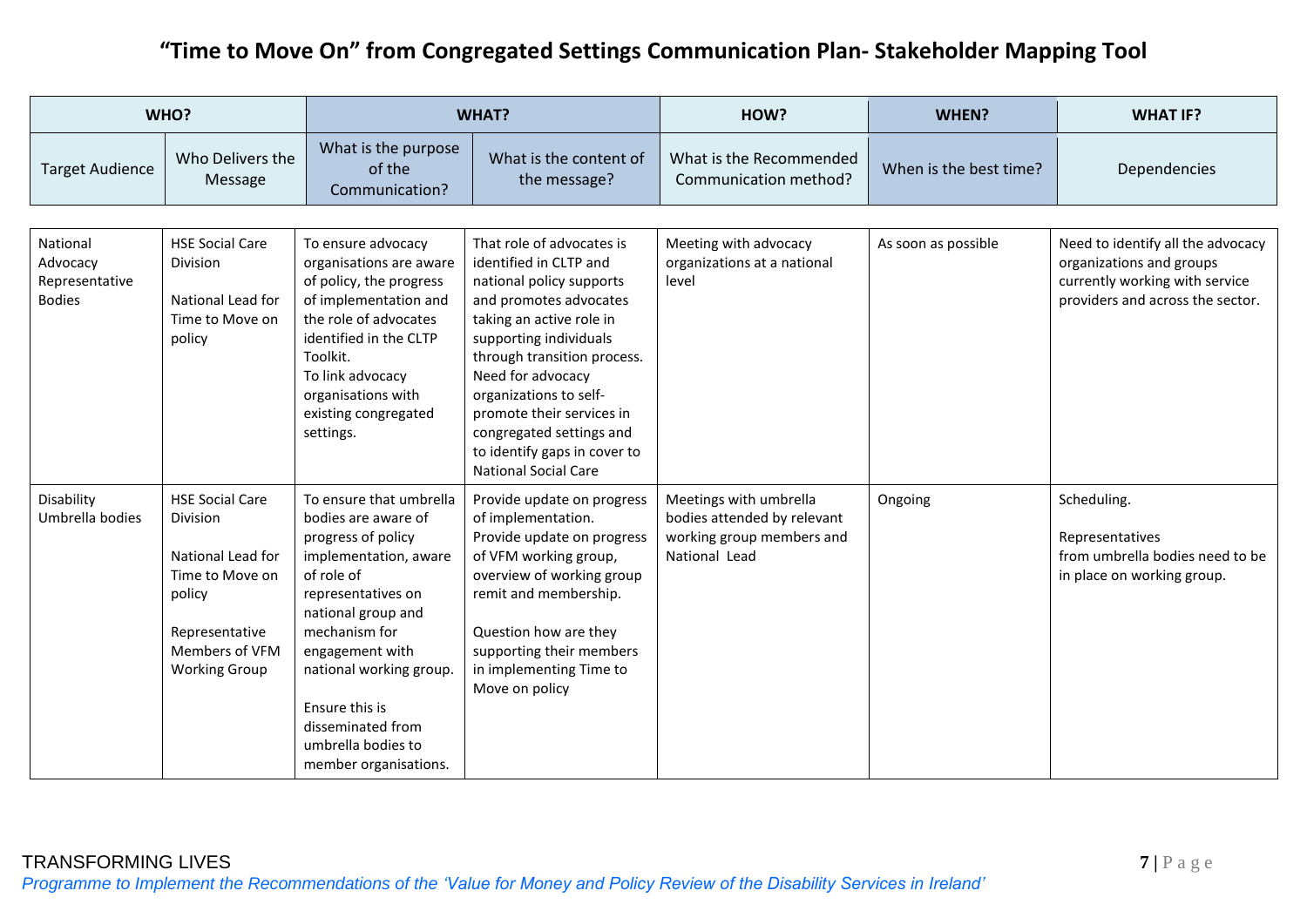|                                                                                        | WHO?                                        |                                                                                                                                                                                                                                                                                                                                                                                                                    | <b>WHAT?</b>                                                                                                                                                                                                                                                                   |                                                                                                                                                | WHEN?                                                                                  | <b>WHAT IF?</b>                                                                                                                                                                                                                             |
|----------------------------------------------------------------------------------------|---------------------------------------------|--------------------------------------------------------------------------------------------------------------------------------------------------------------------------------------------------------------------------------------------------------------------------------------------------------------------------------------------------------------------------------------------------------------------|--------------------------------------------------------------------------------------------------------------------------------------------------------------------------------------------------------------------------------------------------------------------------------|------------------------------------------------------------------------------------------------------------------------------------------------|----------------------------------------------------------------------------------------|---------------------------------------------------------------------------------------------------------------------------------------------------------------------------------------------------------------------------------------------|
| <b>Target Audience</b>                                                                 | Who Delivers the<br>Message                 | What is the purpose<br>of the<br>Communication?                                                                                                                                                                                                                                                                                                                                                                    | What is the content of<br>the message?                                                                                                                                                                                                                                         | What is the Recommended<br>Communication method?                                                                                               | When is the best time?                                                                 | Dependencies                                                                                                                                                                                                                                |
| <b>Trade Unions</b><br>nationally                                                      | <b>HSE Social Care</b><br><b>Division</b>   | To inform the Trade<br>Unions so they can<br>percolate the<br>information though<br>their communication<br>methods                                                                                                                                                                                                                                                                                                 | To outline the policy and<br>what it entails and how<br>service deliver will change<br>and therefore the working<br>arrangements for their<br>members will change                                                                                                              | National meetings with ICTU.<br>(2 information briefings<br>completed in 2015)<br>National meeting with specific<br>Union Leaders as required. | On an ongoing basis as<br>issues arise and are<br>escalated nationally.                |                                                                                                                                                                                                                                             |
| <b>Staff/ Staff Representative Bodies</b>                                              |                                             |                                                                                                                                                                                                                                                                                                                                                                                                                    |                                                                                                                                                                                                                                                                                |                                                                                                                                                |                                                                                        |                                                                                                                                                                                                                                             |
| Line / Service<br>Managers and<br>frontline staff<br>within<br>congregated<br>settings | CEO/Senior<br>Management of<br>organisation | To ensure all key staff<br>within each<br>organisation are fully<br>briefed on the policy<br>and their own<br>organisation's strategic<br>plans for<br>implementation.<br>To ensure all key staff<br>are aware of their roles<br>in relation to the roll<br>out of the policy.<br>To facilitate<br>engagement with key<br>staff in order to address<br>issues/concerns and<br>identify champions/<br>blockages etc | Up to date briefing on the<br>"Time to Move on" policy,<br>discussion on the current<br>progress within the<br>organisation and plans for<br>implementation within the<br>service.<br>Support with national<br>newsletter/ update to<br>show national momentum<br>and context. | Facilitated staff meetings.<br>"Open door" policy to<br>encourage individual staff<br>engagement.                                              | As soon as plan is being<br>considered. Need to get<br>staff to be part of the<br>plan | Clarity of key staff roles and<br>identification of key personnel in<br>relation to the roll out of the<br>policy.<br>Knowledge, capacity and<br>commitment of senior<br>staff/facilitators to deliver<br>message<br>Agreement of Board/CEO |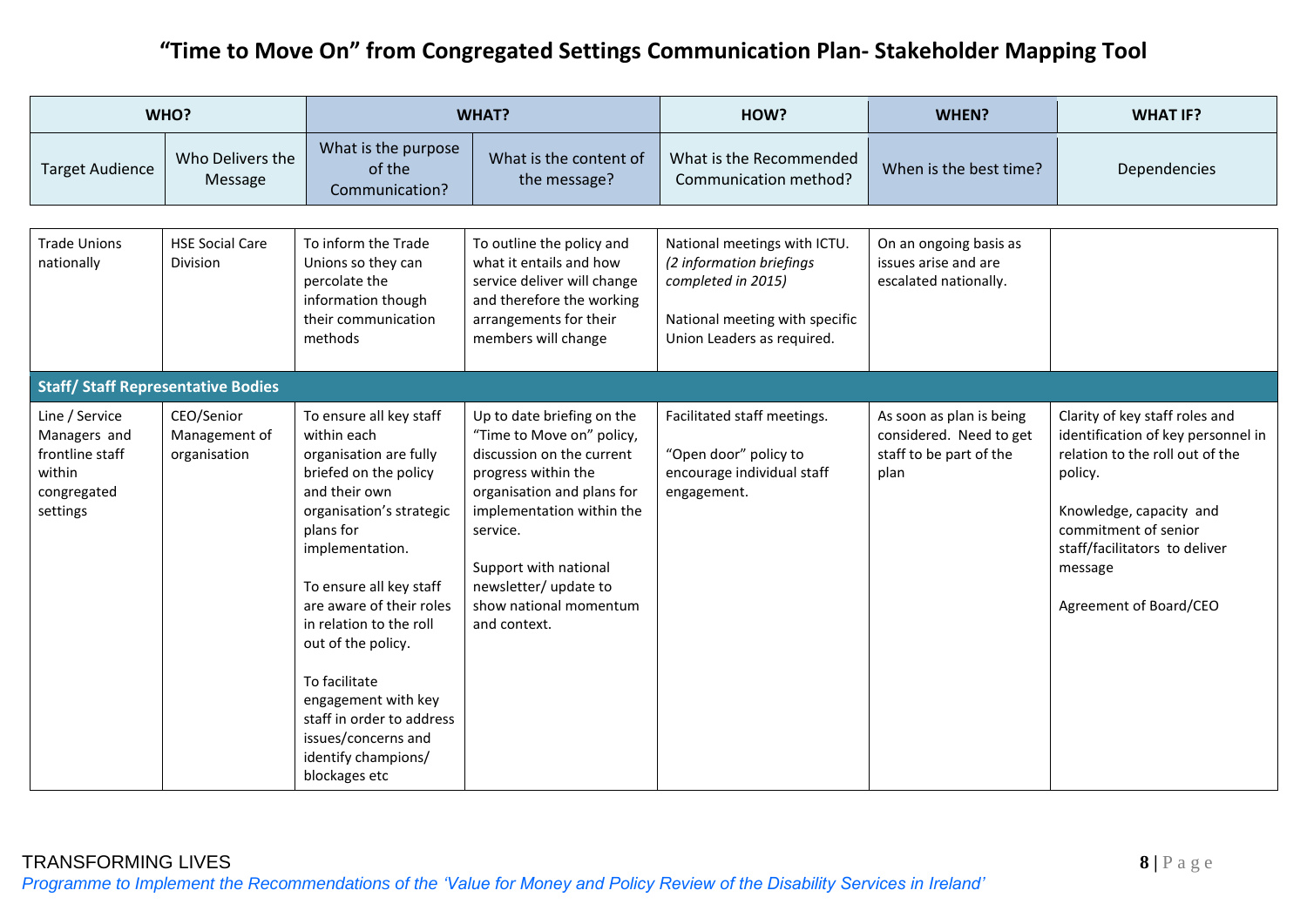|                                                                                                                                                      | WHO?                                                                                   |                                                                                                                                                                                                                                                                | <b>WHAT?</b>                                                                                                                                                                                                                                                                                                              | HOW?                                                                                | WHEN?                                                                                                                                                                                                                                                                                                                                            | <b>WHAT IF?</b> |
|------------------------------------------------------------------------------------------------------------------------------------------------------|----------------------------------------------------------------------------------------|----------------------------------------------------------------------------------------------------------------------------------------------------------------------------------------------------------------------------------------------------------------|---------------------------------------------------------------------------------------------------------------------------------------------------------------------------------------------------------------------------------------------------------------------------------------------------------------------------|-------------------------------------------------------------------------------------|--------------------------------------------------------------------------------------------------------------------------------------------------------------------------------------------------------------------------------------------------------------------------------------------------------------------------------------------------|-----------------|
| <b>Target Audience</b>                                                                                                                               | Who Delivers the<br>Message                                                            | What is the purpose<br>of the<br>Communication?                                                                                                                                                                                                                | What is the content of<br>the message?                                                                                                                                                                                                                                                                                    | What is the Recommended<br>Communication method?                                    | When is the best time?                                                                                                                                                                                                                                                                                                                           | Dependencies    |
| Line / Service<br>Managers and<br>frontline staff<br>working in the<br>wider disability<br>sector (i.e. a day<br>service, respite<br>service or MDT) | CEO/ Senior<br>Manager of<br>organization/<br><b>Training Dept</b>                     | Discuss the policy and<br>what it will mean for<br>the services they<br>provide currently.<br>To facilitate<br>engagement with key<br>staff in order to address<br>issues/concerns and<br>identify champions/<br>blockages etc                                 | Up to date briefing on the<br>policy and discussion<br>around the services they<br>provide and the access to<br>those services into the<br>future and how they could<br>be potentially reconfigured.<br>Support with national<br>newsletter/ update to<br>show national momentum<br>and context.                          | <b>Staff meetings</b>                                                               | Pro-active engagement<br>with support of services<br>that are transitioning<br>people                                                                                                                                                                                                                                                            |                 |
| Local trade unions                                                                                                                                   | Managers in<br>relevant service<br>providers<br>including HR<br>support/<br>expertise. | To ensure there is pro-<br>active engagement<br>prior to implementation<br>of changes that will<br>impact on staff in terms<br>of practice changes.<br>To facilitate timely<br>engagement and<br>resolution of any issues<br>in advance of planned<br>changes. | Up to date briefing on the<br>"Time to Move on" policy,<br>discussion on the current<br>progress within the<br>organisation and plans for<br>implementation within the<br>service and how they will<br>impact services/staff.<br>Support with national<br>newsletter/ update to<br>show national momentum<br>and context. | Information and follow-up<br>meetings with nominated local<br>union representatives | Meetings should be<br>scheduled once the<br>agreed strategic plan for<br>the service in terms of<br>delivering the policy is in<br>place. Meetings should<br>continue to be held on an<br>ongoing basis to address<br>issues/ concerns as they<br>arise and to enable timely<br>escalation of blockages<br>through IR mechanism as<br>necessary. |                 |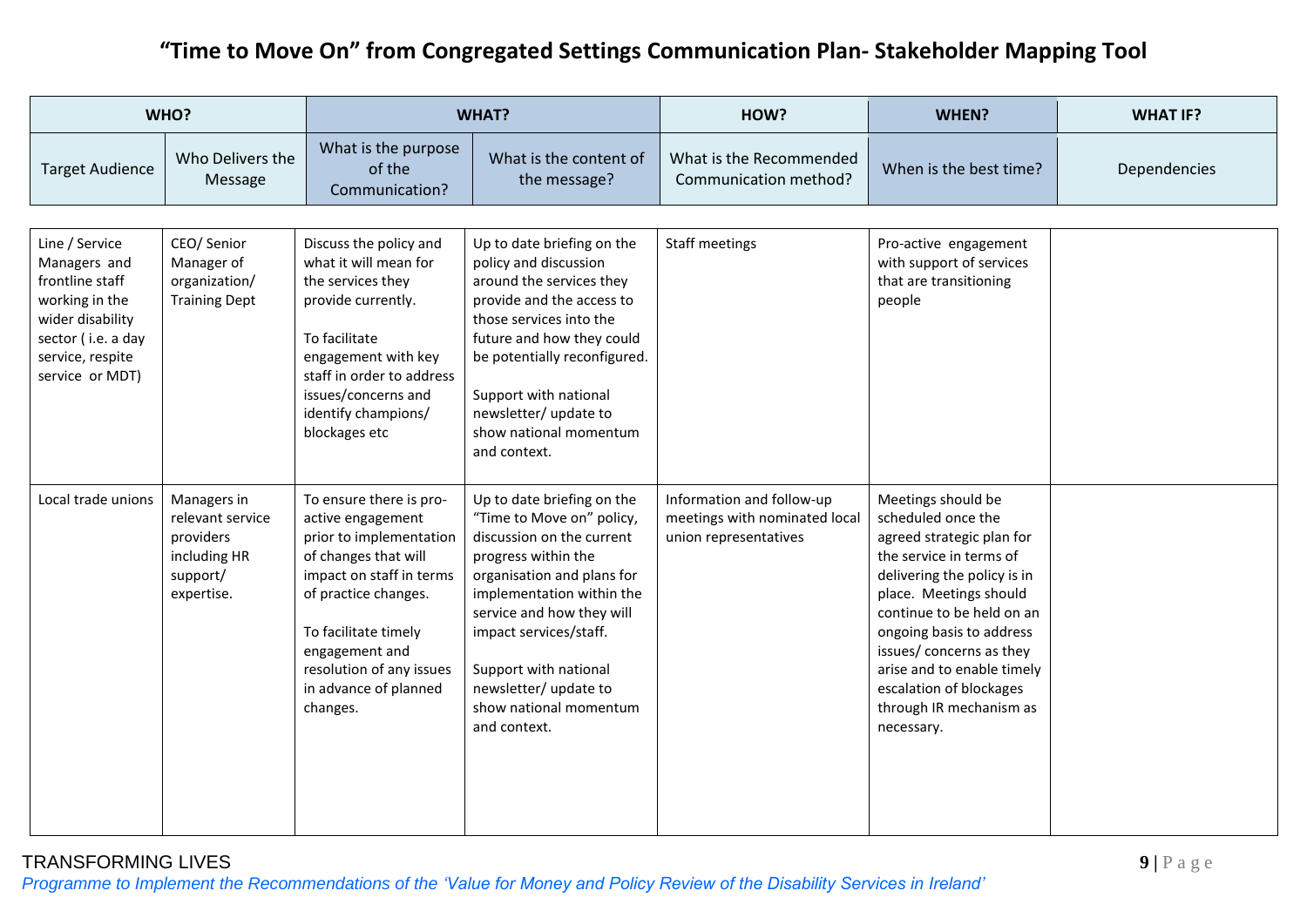|                                                                                                                        | WHO?                                                                                                                                                                     |                                                                                                                                                                                                                                                                                                                         | <b>WHAT?</b>                                                                                                                                                                                           | HOW?                                                                                                                                                                                                  | WHEN?                                                                                                                                                                                                                                                                                    | <b>WHAT IF?</b>                                                                                                            |  |  |
|------------------------------------------------------------------------------------------------------------------------|--------------------------------------------------------------------------------------------------------------------------------------------------------------------------|-------------------------------------------------------------------------------------------------------------------------------------------------------------------------------------------------------------------------------------------------------------------------------------------------------------------------|--------------------------------------------------------------------------------------------------------------------------------------------------------------------------------------------------------|-------------------------------------------------------------------------------------------------------------------------------------------------------------------------------------------------------|------------------------------------------------------------------------------------------------------------------------------------------------------------------------------------------------------------------------------------------------------------------------------------------|----------------------------------------------------------------------------------------------------------------------------|--|--|
| <b>Target Audience</b>                                                                                                 | Who Delivers the<br>Message                                                                                                                                              | What is the purpose<br>of the<br>Communication?                                                                                                                                                                                                                                                                         | What is the content of<br>the message?                                                                                                                                                                 | What is the Recommended<br>Communication method?                                                                                                                                                      | When is the best time?                                                                                                                                                                                                                                                                   | Dependencies                                                                                                               |  |  |
| Other health/ community supports                                                                                       |                                                                                                                                                                          |                                                                                                                                                                                                                                                                                                                         |                                                                                                                                                                                                        |                                                                                                                                                                                                       |                                                                                                                                                                                                                                                                                          |                                                                                                                            |  |  |
| <b>Local Community</b><br>groups (e.g.<br>women's groups,<br>tidy towns,<br>neighbourhood<br>watch)<br>Local Employers | Community<br>Coordinator<br>/Local Area<br>Coordinator<br>working within<br>organisation or<br>across services<br>Community<br>Connectors<br>working with<br>individuals | To promote disability<br>awareness within<br>community.<br>To foster natural<br>supports for individuals<br>moving into the<br>community and<br>develop community<br>connectivity.<br>To explore<br>opportunities for<br>valued social roles for<br>people moving from<br>congregated settings<br>into their community. | Promote awareness of<br>people with disabilities and<br>encourage groups and<br>employers to adopt<br>inclusive policies and<br>practices that facilitate<br>inclusion of people with<br>disabilities. | Direct contact with relevant<br>body by Coordinator or<br>Community Connecter.<br><b>Community Connector may</b><br>facilitate engagement of<br>individual with a specific group<br>or employer.      | Engagement with groups<br>should take place in<br>advance of transitions<br>being undertaken to<br>promote disability<br>awareness and enhance<br>services/supports<br>available.<br>Engagement focused on<br>individuals will need to be<br>targeted in line with each<br>person's CLTP | That dedicated Community<br>Coordinators/ Local Area<br>Coordinators are in place                                          |  |  |
| <b>Local County</b><br>Development<br>Committees/<br><b>Networks</b>                                                   | HSE Reps on LCDC<br>Committees<br>throughout the<br>country.<br>Community reps<br>working in the<br>disability sector<br>who sit /work<br>with PPN's                     | To inform the LCDC<br>what is happening so<br>when they are<br>developing plans they<br>can factor "Time to<br>Move on" in their plans                                                                                                                                                                                  | People will be moving from<br>the congregated settings<br>into the community and<br>the communities will need<br>to be accessible not just<br>from an infrastructure<br>perspective.                   | LCDC committee &PPN<br>PPN meetings<br>presentations/talk<br>Use of HSE National LCDC<br><b>Reference Document</b><br>LCDC reps to be briefed on<br>policy by national group to<br>support engagement | Early 2016 onwards                                                                                                                                                                                                                                                                       | Familiarity and understanding of<br>policy by HSE reps on LCDC.<br>Whether LCDC/Network views<br>the policy as a priority. |  |  |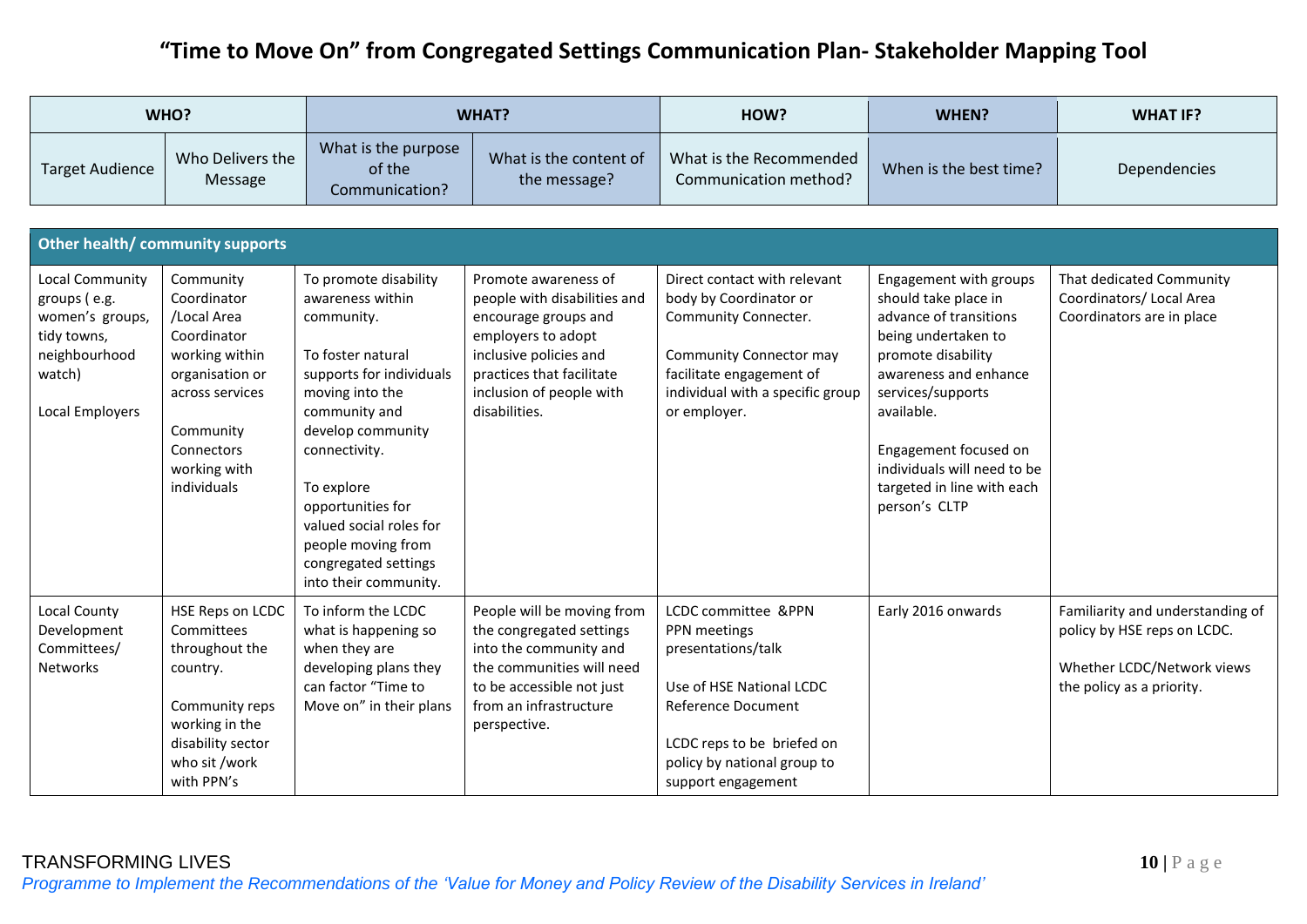|                                                                                                   | WHO?                                                                                 |                                                                                                                                                                                                                                                                                                                                                   | <b>WHAT?</b>                                                                                                                                                                                                                                                                                                                                  | HOW?                                                                                                                                              | WHEN?                                                                                                                                                                                                                                | <b>WHAT IF?</b>                                                                                                                                                                                                                                              |
|---------------------------------------------------------------------------------------------------|--------------------------------------------------------------------------------------|---------------------------------------------------------------------------------------------------------------------------------------------------------------------------------------------------------------------------------------------------------------------------------------------------------------------------------------------------|-----------------------------------------------------------------------------------------------------------------------------------------------------------------------------------------------------------------------------------------------------------------------------------------------------------------------------------------------|---------------------------------------------------------------------------------------------------------------------------------------------------|--------------------------------------------------------------------------------------------------------------------------------------------------------------------------------------------------------------------------------------|--------------------------------------------------------------------------------------------------------------------------------------------------------------------------------------------------------------------------------------------------------------|
| <b>Target Audience</b>                                                                            | Who Delivers the<br>Message                                                          | What is the purpose<br>of the<br>Communication?                                                                                                                                                                                                                                                                                                   | What is the content of<br>the message?                                                                                                                                                                                                                                                                                                        | What is the Recommended<br>Communication method?                                                                                                  | When is the best time?                                                                                                                                                                                                               | Dependencies                                                                                                                                                                                                                                                 |
| <b>Primary Care</b><br>services (PCT's)<br>(See also National<br><b>Primary Care</b><br>Division) | Disability<br>Managers, Service<br>providers and<br>Social Care Lead<br>with PC lead | To engage with PCTs to<br>determine how the<br>local primary care<br>services and specialist<br>services will be<br>configured to deliver<br>therapeutic supports<br>for people with<br>disabilities living in the<br>community.                                                                                                                  | People with disabilities are/<br>will be moving into the<br>community who have not<br>previously accessed PC<br>services.<br>Discussion needed about<br>implications of policy on<br>primary care services;<br>equality of access/<br>eligibility; how existing<br>specialist and primary care<br>supports will be integrated<br>and managed. | Meetings at local level with<br>PCT/ PC Lead and Disability<br>Managers/Service providers/<br>SC Lead to address<br>implications of local changes | Engagement at local level<br>should commence prior<br>to transition of<br>individuals to ensure<br>appropriate supports are<br>in place and there is<br>agreement and clarity in<br>terms of responsibility of<br>various personnel. | Significant variation in quantum,<br>skill<br>mix and configuration of PCT and<br>specialist support services will<br>influence how this issue can be<br>addressed at a local level in short<br>term.<br>Level of awareness/buy-in of<br>Primary Care staff. |
| Local Gardai                                                                                      | <b>Local Service</b><br>Provider                                                     | To promote awareness<br>with local Gardai that<br>people with disabilities<br>are moving into<br>communities from<br>congregated settings.<br>To inform local Gardai<br>that there will be<br>people who are unused<br>to living in the<br>community who may be<br>potentially vulnerable<br>or may not have the<br>social norms of<br>behaviour. | General information<br>regarding policy direction<br>and how service providers<br>are supporting people in<br>the community.<br>Some specific details<br>regarding location of<br>houses and contact details<br>of the service if appropriate                                                                                                 | Engagement with local Gardai<br>directly                                                                                                          | Prior to transitions and<br>ongoing during transition<br>phase to address any<br>anti-social behavior or<br>other issues arising.                                                                                                    | Consultation with individuals and<br>their advocates to secure<br>permission before engaging with<br>Gardai about individuals.                                                                                                                               |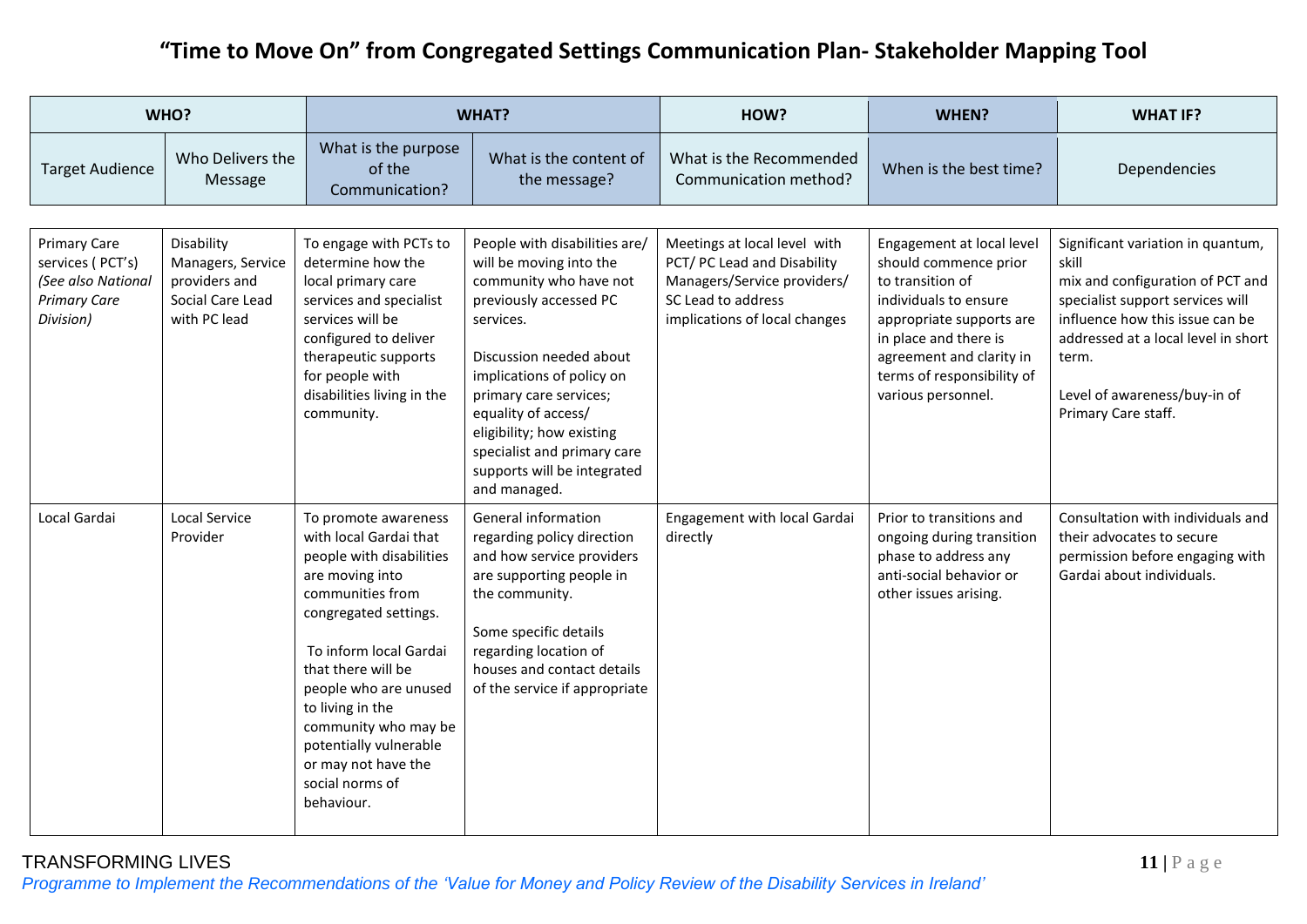| WHO?                                                                      |                                                                                                                  | <b>WHAT?</b>                                                                                                                           |                                                                                                                                                                | HOW?                                                                                                                                                                                                           | <b>WHEN?</b>           | <b>WHAT IF?</b>                                                                                                                                                                                |
|---------------------------------------------------------------------------|------------------------------------------------------------------------------------------------------------------|----------------------------------------------------------------------------------------------------------------------------------------|----------------------------------------------------------------------------------------------------------------------------------------------------------------|----------------------------------------------------------------------------------------------------------------------------------------------------------------------------------------------------------------|------------------------|------------------------------------------------------------------------------------------------------------------------------------------------------------------------------------------------|
| <b>Target Audience</b>                                                    | Who Delivers the<br>Message                                                                                      | What is the purpose<br>of the<br>Communication?                                                                                        | What is the content of<br>the message?                                                                                                                         | What is the Recommended<br>Communication method?                                                                                                                                                               | When is the best time? | Dependencies                                                                                                                                                                                   |
|                                                                           |                                                                                                                  |                                                                                                                                        |                                                                                                                                                                |                                                                                                                                                                                                                |                        |                                                                                                                                                                                                |
|                                                                           | Other housing / community supports                                                                               |                                                                                                                                        |                                                                                                                                                                |                                                                                                                                                                                                                |                        |                                                                                                                                                                                                |
| Local authorities                                                         | Service provider<br>representatives<br>through local<br><b>Disability Housing</b><br>Steering<br>Committees      | To highlight the unmet<br>need for housing for<br>the individuals moving<br>into the community                                         | Need for housing and<br>adaptations if appropriate<br>and the potential numbers<br>each year for a five year<br>period. The need for<br>accessible communities | Pro-active engagement of HSE<br>and service provider<br>representatives on Local<br><b>Authority National Housing</b><br>Strategy for PWD groups.                                                              | As soon as possible    | Representatives in place on local<br>groups.<br>Representatives understanding<br>of their brief on the group.<br>Focus of group and group<br>chairperson facilitates<br>meaningful engagement. |
| Approved<br>Voluntary<br><b>Housing Bodies</b><br>/Associations<br>(AHBs) | Housing Agency,<br><b>Disability Housing</b><br><b>Steering</b><br>Committees,<br>Local Provider,<br><b>ICSH</b> | To highlight the need<br>AHBs to support the<br>development of<br>housing options for the<br>individuals moving into<br>the community. | Need for housing and<br>adaptations if appropriate<br>and the potential numbers<br>each year for a five year<br>period                                         | Direct engagement between<br>providers and locally based<br>AHB's to examine housing<br>needs/options<br>Review need/benefit of<br>national group engaging<br>through ICSH/ Housing Agency<br>with AHB sector. | As soon as possible    | Willingness of providers to<br>engage with generic AHB's.<br>Awareness of service providers<br>of landscape of housing<br>provision.                                                           |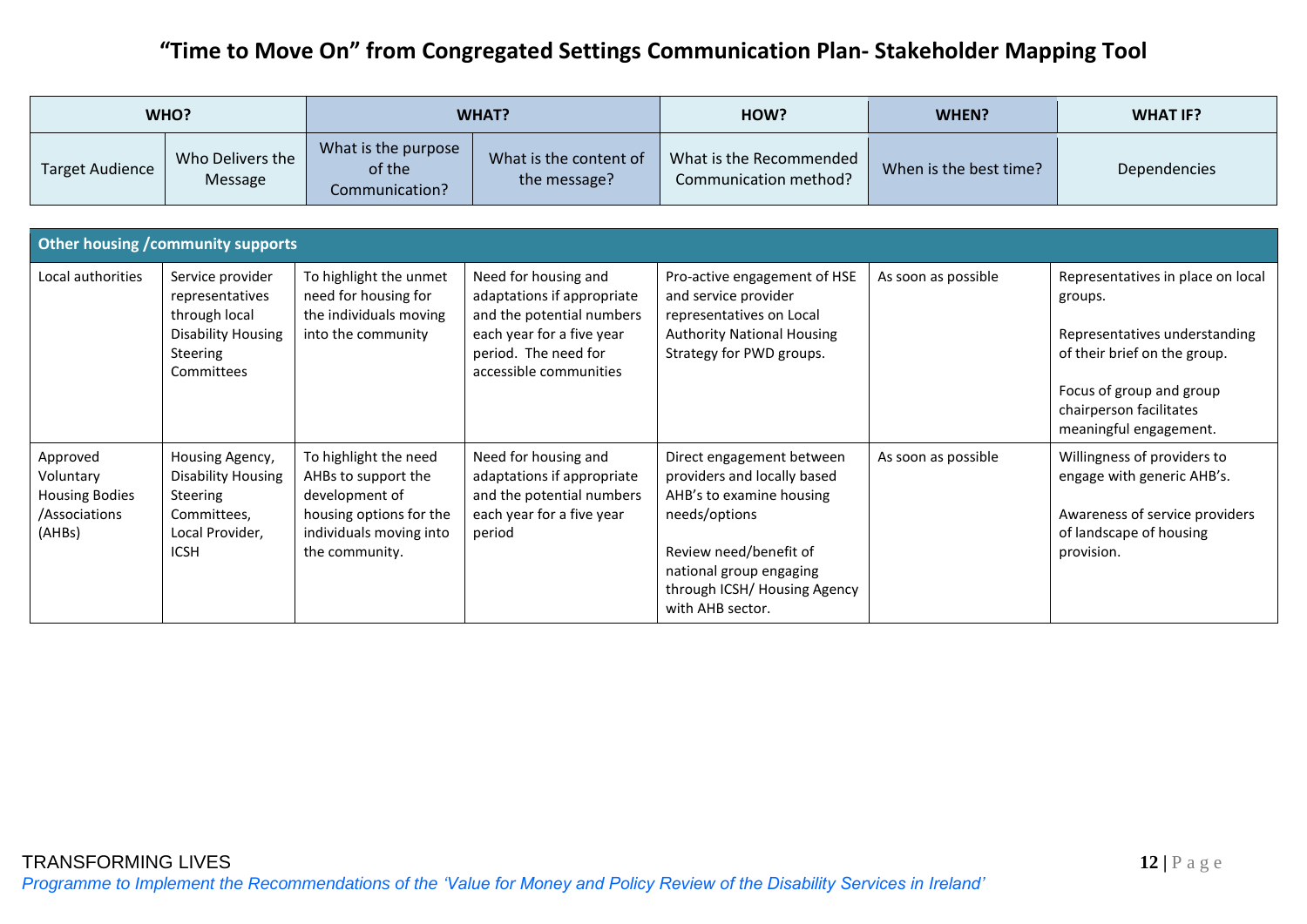| WHO?                                                       |                                     | <b>WHAT?</b>                                                                                                                                                    |                                                                                                                                                                                                                              | HOW?                                                                                                                                                                                                                                                                                                                                                                                                                                                        | WHEN?                  | <b>WHAT IF?</b>                                                  |
|------------------------------------------------------------|-------------------------------------|-----------------------------------------------------------------------------------------------------------------------------------------------------------------|------------------------------------------------------------------------------------------------------------------------------------------------------------------------------------------------------------------------------|-------------------------------------------------------------------------------------------------------------------------------------------------------------------------------------------------------------------------------------------------------------------------------------------------------------------------------------------------------------------------------------------------------------------------------------------------------------|------------------------|------------------------------------------------------------------|
| <b>Target Audience</b>                                     | Who Delivers the<br>Message         | What is the purpose<br>of the<br>Communication?                                                                                                                 | What is the content of<br>the message?                                                                                                                                                                                       | What is the Recommended<br>Communication method?                                                                                                                                                                                                                                                                                                                                                                                                            | When is the best time? | Dependencies                                                     |
| Community<br>Welfare Officers/<br><b>Social Protection</b> | DOH/HSE<br><b>Service Providers</b> | To highlight that<br>residents are moving<br>into the community and<br>will need to access rent<br>allowance and other<br>financial/social welfare<br>supports. | Individual are moving into<br>the community, bringing<br>about a change in their<br>living arrangements and<br>financial status. There will<br>be a need to review and<br>address their social welfare<br>needs/entitlements | Once off engagement with<br>DOH/HSE/ DSW to explore<br>implications of policy<br>implementation and agree<br>principles that might<br>streamline processes at<br>local/individual level.<br>High level communication<br>from DOH/HSE to DSW for<br>dissemination to CWOs<br>Dissemination of briefing<br>document to service providers<br>for use in local engagement<br>with CWO's<br>Service providers to link with<br>local CWO's as and when<br>needed. | <b>Early 2016</b>      | Willingness of DSW<br>representatives to engage in<br>processes. |